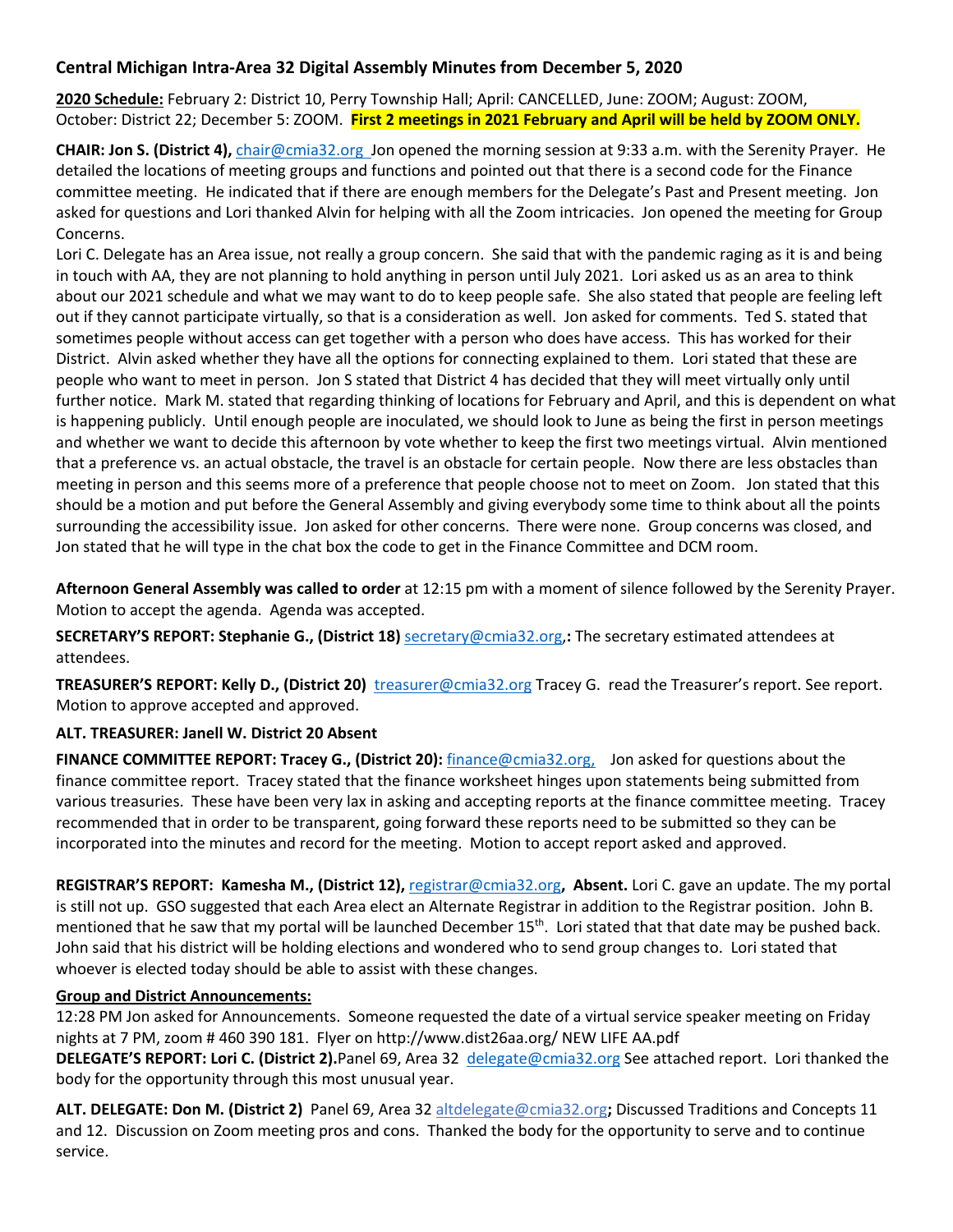#### **COMMITTEE REPORTS:**

**LITERATURE REPORT: Mike K., (District 2)** literature@cmia32.org**: no report.**

**ARCHIVIST: Jim D. (District 6) Absent.**

**ARCHIVES COMMITTEE: Mark M. (District 4)** markmoceri@comcast.net. Report attached

**CORRECTIONS: Keith S**. gizmotry@yahoo.com - Not much activity at the county or state levels. Inability to get literature into institutions. Last, there have been zero pre-release requests after February and only 2 in the entire calendar year. Treasury remains unchanged.

#### **COOPERATION WITH THE PROFESSIONAL COMMUNITY: Don W., District 12 None**

**FORUM: Tom R. (District 2) None**

**GRAPEVINE: Kate L.,** page88line8@gmail.com (**District 2) Kate stated that the grapevine website is a great place to get involved. Also, the literature is available there.**

**PUBLIC INFORMATION: Currently open.**

**ACCESSIBILITIES:** specialneeds@cmia32.org (Carol) **None**

**TREATMENT FACILITIES: Stanley P. (District 12) None**

**INTERGROUP LIAISON: Kirk F. (District 4)** saltcity@comcast.net **None**

**WEBSITE: Jamie P., (District 22),** Jamie.payne@michiganpipe.com **None**

**YPAA: Evan M. (District 4**) mckay1er@cmich.edu **None**

#### **OLD BUSINESS:**

Jon stated that he does not have any old business to discuss. Asked for input from the group. There was none.

#### **NEW BUSINESS:**

Jon stated that he would start with open positions. For the 2021 / 2022

Starting at the top: Nominations for Chair. Asked for other nominations. Ted nominated Keith S. Keith declined the nomination. Mark nominated Lori C. it is a tradition in many areas that the outgoing delegate serves as chair. Lori stated that she will serve in any capacity needed for the area even though it has not been the practice in our area. Jon stated that there is also a precedent that there NOT be a progression from chair to Delegate to Chair. Tracey mentioned that Lori is already nominated for Registrar.

Jon stated that our current voting body includes past delegates, current delegates, GSR's, and all positions held at Area level. The simple majority method will be used per the handbook. Jon won by majority.

Alternated Chair. Evan was nominated. He declined. Jon asked for nominations for Alternate Chair. Lori C. nominated Stephanie. Stephanie declined. Jon S nominated John B and he accepted the nomination. John B was elected as alternate chair.

Secretary nomination was Keith S. Keith declined the nomination. He nominated Lori S. This nomination will be revisited. Ted S nominated James Parks. James accepted the nomination. Lori nominated Kim D. from District 10. Kim D. declined the nomination. James Parks was nominated by acclamation.

Alternate Secretary: Russ W. was nominated and accepted the nomination and was elected by acclamation.

Treasurer: Sherri L. was nominated; Ted moved that Sherri be appointed by acclamation. Voted and approved.

Alternate Treasurer: Kelli D. was nominated in absentia. Tracey stated that Kelli is not interested. Tracey stated that she would self-nominate and back up Sherri. Jon asked for other nominations. Sherri moved that Tracey be elected by acclamation. Voted and approved.

Two positions open for Finance Committee: Russ W. and Jamie P. have both been nominated and accepted the position. Tracey stated that Finance committee will need one more member since Sherri was already a member of the Finance Committee and will now be part of it as Treasurer. Jon asked for other nominations for full term Finance committee members. None given. Russ W and Jamie P were nominated by acclamation.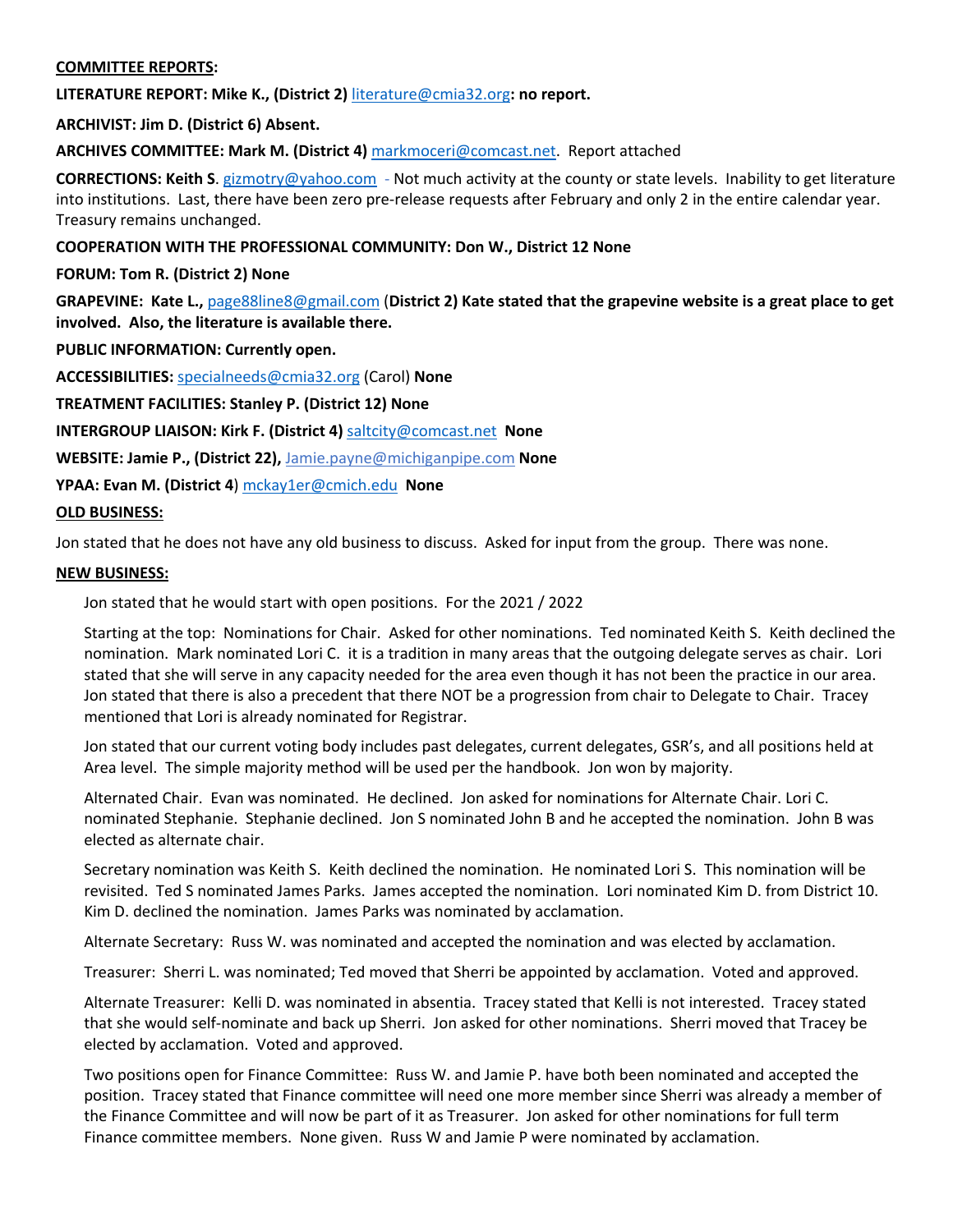Jon asked for nominations for a one-year term on the Finance Committee. Don M. nominated Kate L. She declined. Keith S. self-nominated for the finance committee. Elected by acclamation.

Registrar: Lori C. is nominated and stated that Ted S. is also interested in that position. Don M. nominated Ted S. Ted accepted and asked Lori to be his assistant. Jon stated that Ted could form a committee and appoint Lori to that Registrar's committee. Ted S elected by acclamation.

Archivist: Jim D. will continue as Archivist

Archives: Jon asked for nominations to the committee. Mark M. nominated Kirk F. and Kirk declined. Mark nominated Dennis S. Dennis declined. Jon asked for other nominations and tabled this election to allow Mark to find a suitable replacement. Sherri asked that everyone go back to their Districts to find a suitable person. John B stated that if the committee meets several times perhaps a Chairperson will emerge as has happened in the past.

Corrections Committee Chair: Keith S. does not have a recommendation for Corrections Chair. Jon asked for nominations. None identified. Lori C. asked Tracey G. Tracey declined. Position tabled for candidate search by District. Keith S. nominated Stephanie. She declined. John B. was nominated. He declined and made a motion to table the discussion and hopefully the service committee can find a chair from within the committee in the future. Motion approved to continue search from within.

CPC- Jon asked for nominations for committee chair position. None. Sherri asked whether if there is no candidate identified, does the current chairperson carry on? Don B. is willing to serve on a meeting-to-meeting basis in hopes of identifying someone from within. Jon B. stated Don B. is granted a continuation as CPC Chair.

Lori C suggested procedurally that because of lack of interest in committee chair positions, perhaps asking for interest in Chair Positions be implemented instead of nominations.

Forum: Kate L. expressed interest in Forum unless someone else is interested. Jon stated that he has interest in the position based on the materials provided to him by Tom. John Bee asked whether Forum has been determined to be Zoom or in person. He asked that we ask for e mail addresses at each meeting to win scholarship spots. Mark M stated that the funds are there, but we should wait until the Delegate received information regarding Forum. Jon stated that the Forum position and coordinating either live or virtual attendance would be necessary. Dennis S. stated that the 2021 Forum will be virtual and the next in person Forum will be in person in 2023. Jon Bee agreed with Jon S. regarding the need for this position. Jon S. self-nominated for the Forum position and Kate L rescinded her interest. Jon S. was elected by acclamation.

Grapevine: Jon asked Kate L. for a nominee. Kate said she will continue to identify a person. No other nominees were nominated. Sherri asked Dan Hawkins and he respectfully declined. Jon asked for self-nominations. Molly stated that she is willing, but she does not drive far. Kurt volunteered to take her with him. Molly asked a question about CPC and how the outreach is performed. Jon asked for other GV nominations and Molly L was nominated by acclamation.

Accessibilities: Jon asked for self-nominations. None. Don nominated Lori C. Lori C. stated that there are other committees with representation required at the statewide level and if she is looking at chairing a committee, she would direct her service there. She self-nominated for the Corrections Committee and was elected by acclamation. Jon S. asked for willingness to take over Accessibilities Chair. Jon B. stated that at Forum on Dec. 5 it was brought up that going forward after the pandemic it will be important to have a virtual component or access to meetings. Jon tabled the chair appointments.

Treatment Centers: Jon S asked for self-nominations.

Jon skipped to Liaison Committee. Kirk said it was created in 2012 and it was attended well for the first couple of years but maybe we should consider dissolving this committee. He reached out to central offices and asked them to send representatives at the District level and from Huron Valley. This has not been successful. Jon asked for nominations and asked Kirk to make a motion. Kirk moved to dissolve the Intergoup Liaison Committee.

Website Committee: Jon asked Jamie Payne to give a synopsis on that the Website Committee Chair responsibilities are. Took over from Ted. Participation is very low, and they have not gotten much accomplished. There is a need for some reconstruction on the CMIA32 website. Getting help from Districts has been difficult.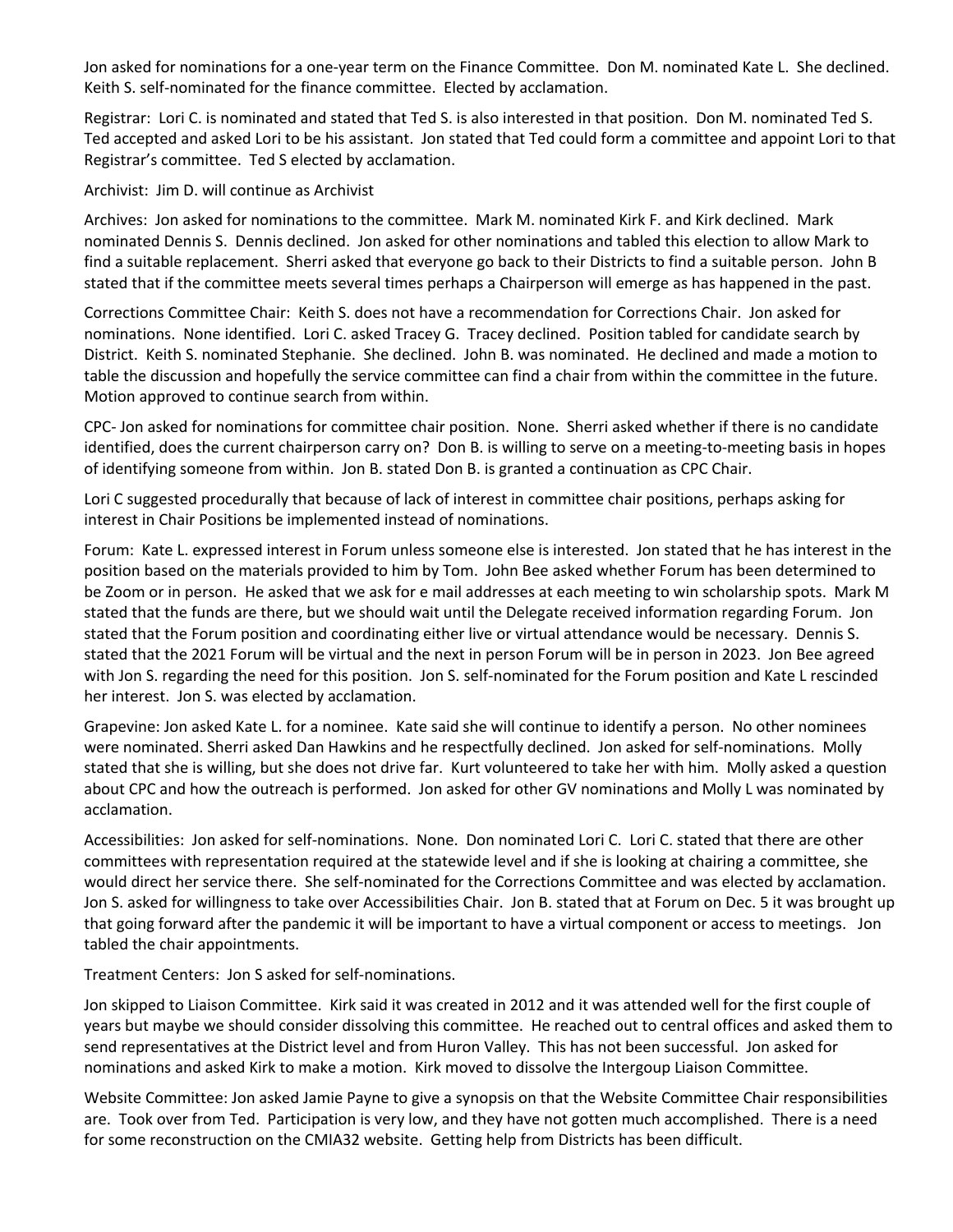Jon S. stated that we are also in need of a Webmaster. He asked whether there are any volunteers to combine both positions rolling into one position. Kate L. was nominated, accepted and was elected as Website Chair and Webmaster. Mark M. asked Kate L. whether she has knowledge of updating the current platform that the website resides on. She said that she will work with Dan H. to smoothy transfer the duties and work on the mobile aspects of the CMIA32 Area website.

Jon S. asked that anyone willing to Chair CPC, Treatment Centers, and Accessibilities. Keith self-nominated for CPC and was elected by acclamation. Don w. self-nominated for Accessibilities and was elected by acclimation. Lori stated that at the General Service Conference they combine Treatment Centers and Accessibilities as one committee. Don W. was asked whether he is OK with merging them together. He stated that he would like to speak with Lori C. about this further, but he is willing to accept the merging of these committees. Motion was made to merge the committees. Seconded, voted and motion was carried to merge Accessibilities and Treatment Centers.

John B. suggested that this body look at more ways to disperse information electronically especially considering the lack of interest in the Committee elections. We need to look at ways to attract people to service and electronic means may mean that we can strengthen the unity of the group as it is becoming increasingly fractured. This sentiment was echoed on December  $5<sup>th</sup>$  at the virtual Forum meeting.

YPPAA: Tabled at this time.

New Business:

Lori asked that each person that was newly elected e mail her and she will send you a form so that you can fill out the form with your contact information, (full name and address including zip code, phone numbers, and e mail to go back to NY for their records). Keith asked Lori about switching contact information to keep receiving information. Lori said she would work with him to get the information.

Lori made a motion to make the February and April 2021 CMIA 32 meetings be held virtually. Seconded, voted, and unanimously carried.

Other New Business:

None.

Ted and Lori thanked everyone for their service and willingness to serve in the future during this difficult time.

#### **Motion to Close. Seconded and approved.**

**Meeting closed at 2:17 PM with the Responsibility Pledge recited by the group.**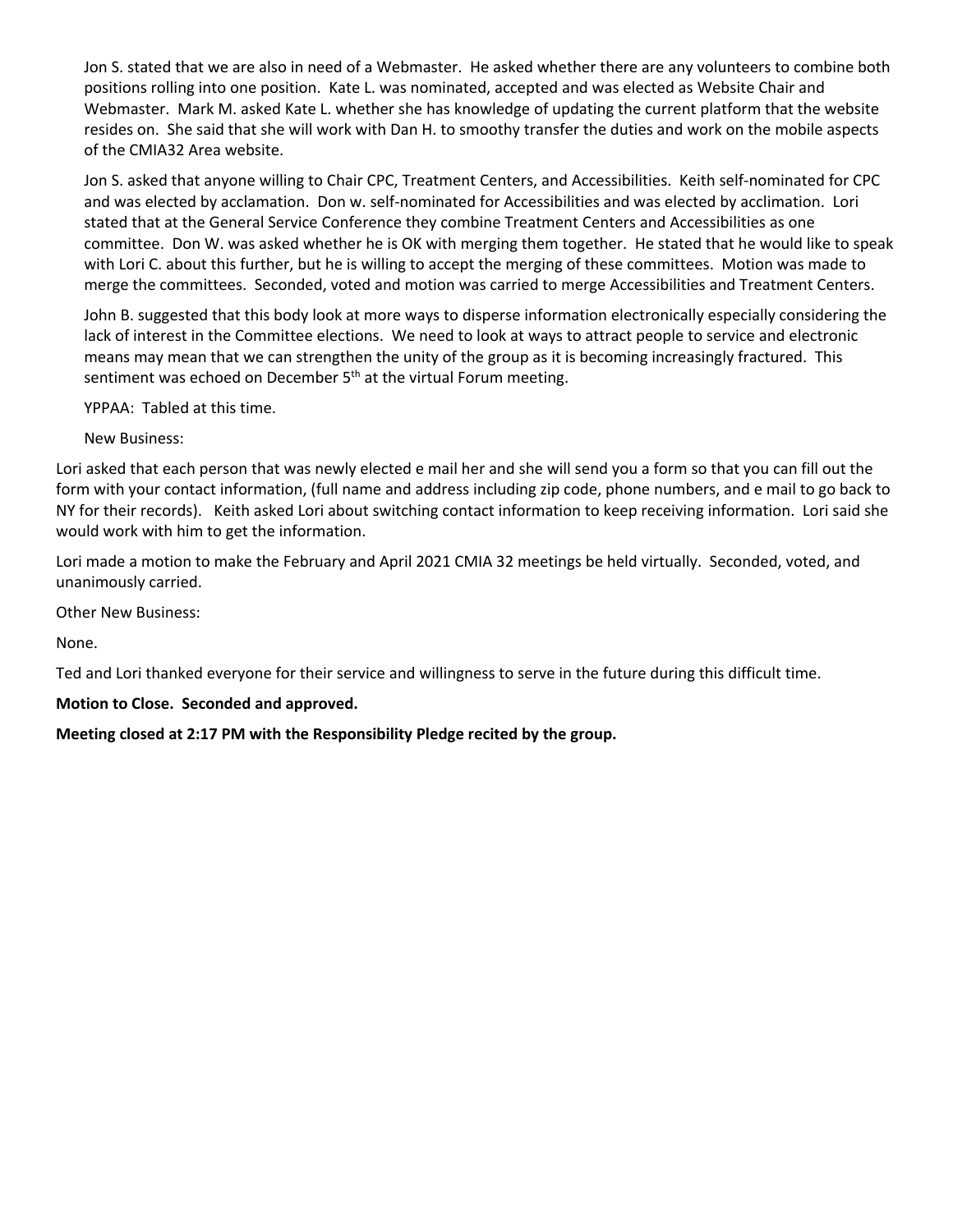# **Delegates Report Lori C. Panel 69 Area 32 December 6, 2020 Zoom Meeting**

Well here we are at my last "official" Delegates Report of my service to Area 32. Wow, what blessings the two years of service to this Area has brought to me as well as some great lessons in humility especially in the year 2020. I will share more about this in a bit.

First, some business of Alcoholics Anonymous that needs to be shared. The General Service Board has concluded that the 71<sup>st</sup> General Service Conference will be conducted during the scheduled time of April 18-24, 2021 via remote technology. This will be the second General Service Conference in a row that has been held remotely but in light of the continued risk of COVID 19, the General Service Board decided that to hold it in person would put "Conference attendees at an unacceptable risk".

Personnel changes continue to happen at the GSO. We had Voluntary Retirement Incentive Plan put in place and among these changes came a change to our Chief Financial Officer. Bob Slotterback has had some health issues that kept him from serving during the  $70<sup>th</sup>$  General Service Conference so he took the retirement package that had been offered. Pat Konigstein is the new CFO and has an extensive financial background with a focus on non-profit organizations. Bob W. will continue to serve as his Assistant or Advisor. The change in CFO's has kept the reforecasts, chart of accounts, and updates to office policies and procedures moving "forward seamlessly".

A second authorization of drawdown from the Reserve Fund was for \$1.5 million, but so far AAWS has seen a need to withdraw \$1 million with the option to draw the other half million if needed. Our Prudent Reserve continues to sit at the level of 7.67 months currently.

The Insurance settlement on the International Convention loss will go far to cover our continuing expenses and AAWS feels that they will be able to repay the total drawdown in the next few years.

Gross Literature sales revenue at the end of September (the latest numbers that have been shared with Delegates) has generated 73% of the expected amount. "Since literature sales tend to peak in December, we appear to be on track to meet or exceed the reforecast". On a good note, the "Big Book Summer Special Offer" resulted in \$2,088, 227 in gross sales.

Individual and Group contributions is at 73% of the expected amount at the end of September and again "since contributions tend to peak in October and December, we appear to be on track to meet or exceed the reforecast".

The AA Grapevine is experiencing some challenges during this time. The cumulative effect of COVID-19 on book sales, not being able to sell books, materials and subscriptions at the 2020 International Convention and the decline of the La Vina subscriptions (due to the cancellation of some large-scale Spanish events) has brought some financial hardship. "As a result of the decline in income, the Grapevine Board has withdrawn approximately \$250,000 from the Subscription Liability Fund. Basically, they are giving an advance to themselves".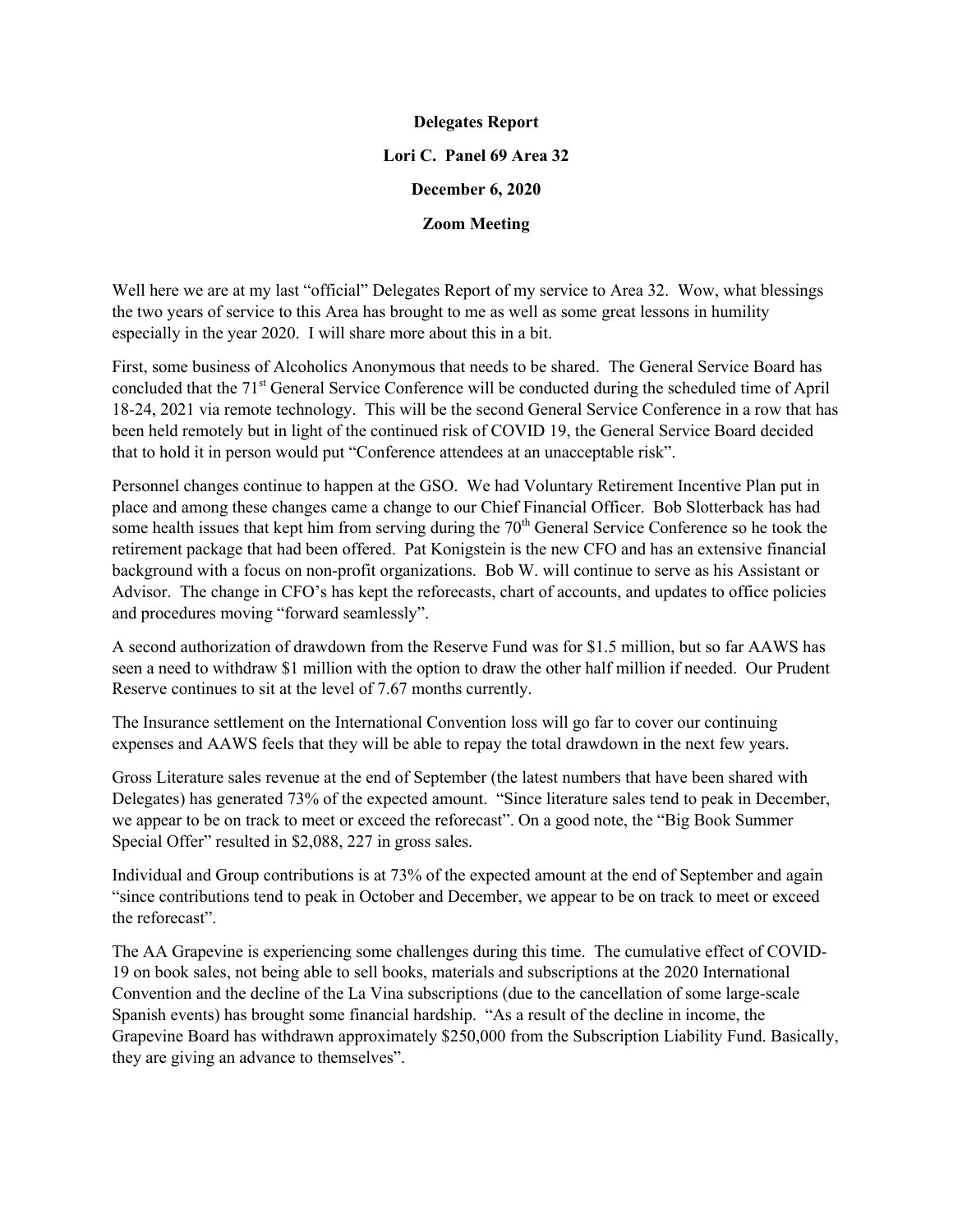Due to the retirement incentive plan that was offered, 20 employees took advantage of the opportunity to retire from the GSO. However, the office continues to function on an entirely remote level with an expected return to location on December 15, 2020 for some but not all the staff. The 8<sup>th</sup> floor renovation has been completed and has relocated Archival materials to this location. They were moved from a more expensive storage facility and the staff will now have more workspace to properly sort through the Archival materials. As a result, warehousing costs have lessened.

Gregg T. our The General Manager for the last five years is expected to leave the General Service Office on February 1, 2021. The GSO is searching for a replacement. Also, at the next General Service Conference, many of the Trustees and Board members will be replaced due to length of service commitments. There will be eight Trustees rotating after the 2021 Conference. Among these include our East Central Regional Trustee Mark E. and our Chairman of the Board Michelle G. I know they have done great work and I surely appreciate all the help and experience they have brought to the General Service Board and for me personally. Linda C will be presented to the General Service Conference as the Nominating Committees selection for Board Chair. Two more Class A Trustees will also rotate at the 71 st General Service Conference.

Now on to my moments of reflection. What a year 2020 has been. Looking forward to going back to New York to serve our Area at the General Service Conference and then to be seated Delegate at the 2020 International Convention in Detroit (which I had planned on attending since it was first announce in 2008 that it was going to be held in Detroit) were just some of the items I missed. Traveling to the different districts throughout our Area and sharing my Delegates Report from the General Service Conference, seeing all of you face to face at bi-monthly Area meetings, sharing thoughts, ideas, concerns, meals and especially hugs gone from this year. Learning how to use a virtual platform especially for the General Service Conference but even prior to this event for meetings with DCM's on how we should continue to carry the message to alcoholics when the entire state was closed down for face to face meetings. How we should continue to follow the guidelines set down by our Traditions and still serve our fellowship, how to hold an Area Assembly strictly via a virtual platform and still serve our Area. How to vote using a poll on Zoom, how to navigate a Hybrid meeting in the outdoors and cold with virtually no internet connection using hotspots. The list goes on.

I have had many blessings as well. I have learned of a lot of service opportunities throughout the Country and attended many as well from the comfort of my own home. We had more meetings with our Delegates in the East Central Region than ever due to the convenience of Zoom. I have developed a closer relationship with many of these Delegates and our East Central Regional Trustee as result. I have learned to communicate more effectively and in a timely manner via emails because of these increased communications from AA as a whole concerning the fast, changing environment in our fellowship due to the pandemic.

Overall, it has been two years of feeling blessed and humbled and ever so grateful to be elected to serve all of you as your Panel 69; Area 32 Delegate. I pray that I have served you well.

In Love and Service,

Lori C.

Panel 69; Area 32 Delegate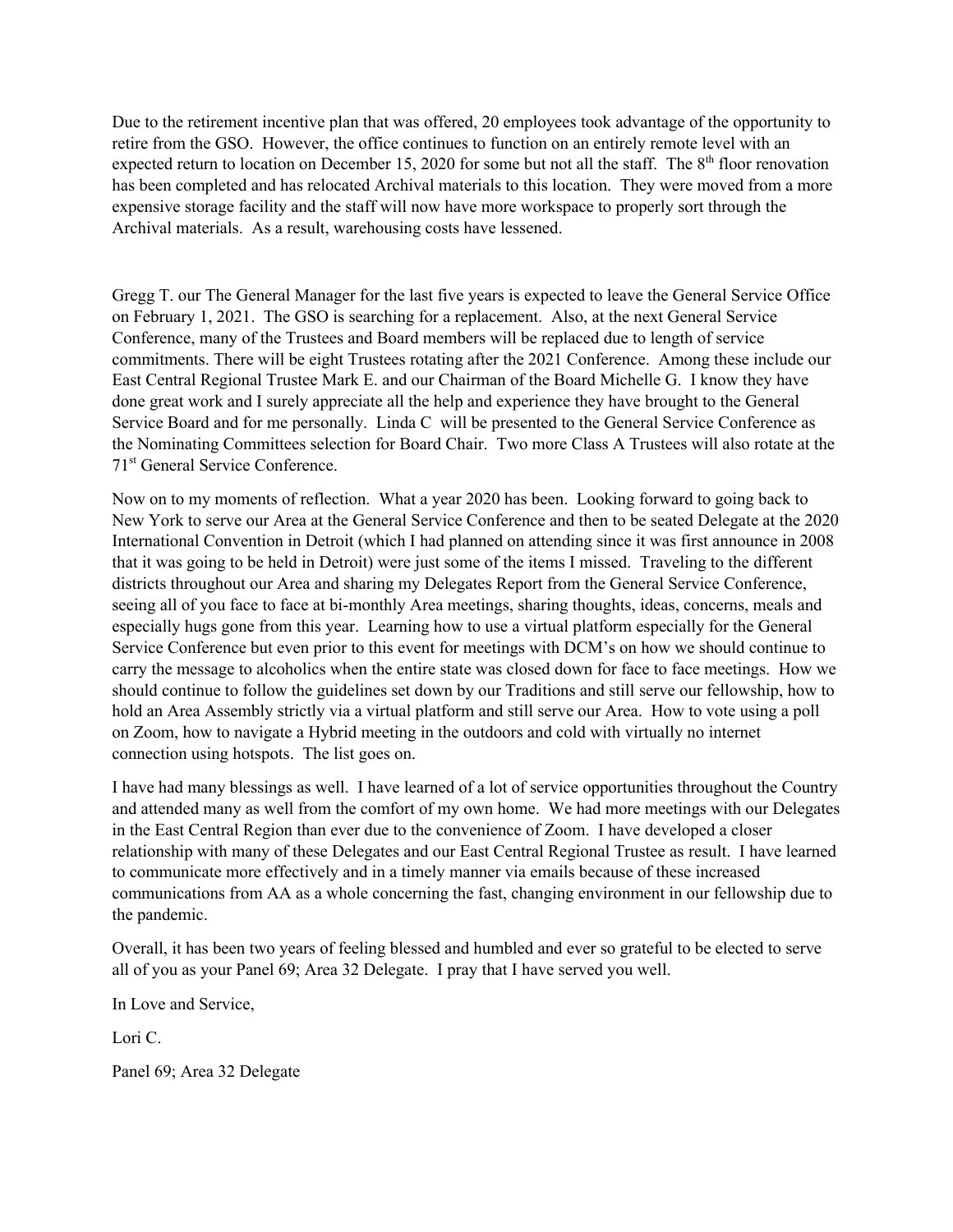**CENTRAL MICHIGAN INTRA\_AREA**  TREASURERS REPORT **NOVEMBER 2020 - DECEMBER 2020** 

**EXPENSES: DATE:** 

 $\overline{\phantom{a}}$ 

 $\overline{\phantom{a}}$ 

 $\label{eq:2.1} \begin{array}{ccccc} \mathcal{L}_{\mathcal{B}} & \mathcal{L}_{\mathcal{B}} & \mathcal{L}_{\mathcal{B}} & \mathcal{L}_{\mathcal{B}} \\ \mathcal{L}_{\mathcal{B}} & \mathcal{L}_{\mathcal{B}} & \mathcal{L}_{\mathcal{B}} & \mathcal{L}_{\mathcal{B}} \end{array} \end{array}$ 

**TO: 10/4/2020 Don Mc 10/4/2020 Lori C 10/4/2020 James O** 

**•12/S/2020 Kelly D** 

\*Check Not Paid Yet

**11/16/2020 United States Post Office 11/16/2020 Cartridge World** 

**•10/4/2020 CMIA 32 Grapevine Kits** 

| <b>STARTING BANK BALANCE:</b>                                                                                                                                                                      | \$7,734,77                                                                      |                    |
|----------------------------------------------------------------------------------------------------------------------------------------------------------------------------------------------------|---------------------------------------------------------------------------------|--------------------|
| FORUM ACCOUNT BALANCE<br><b>ECRC CONFERENCE BALANCE</b>                                                                                                                                            | \$1,750.00<br>\$750,00                                                          |                    |
| <b>ADJUSTED CHECKING BALANCE:</b>                                                                                                                                                                  | \$5,234.77                                                                      |                    |
| INCOME:<br><b>7TH TRADITION</b><br><b>GSO COFFEE POT</b><br><b>GROUP CONTRIBUTIONS</b>                                                                                                             | \$41.00<br>\$33.00<br>\$2,010.76                                                |                    |
| <b>INCOME TOTAL</b>                                                                                                                                                                                | \$2,084.76                                                                      |                    |
| <b>ADJUSTED CHECKING BALANCE</b>                                                                                                                                                                   | \$7,319.53                                                                      |                    |
| CHECK#<br>2479<br>2481 Delegate Expense Reimbursement<br>2482 Non-Profit Annual Fee<br>2483 2 books of stamps for receipt Ltr<br>2484 1 black ink cartridge<br>2480<br>2485 10/20 Deposit Envelope | <b>IATOT</b><br>\$500.00<br>\$187.89<br>\$20.00<br>\$22.00<br>\$23.32<br>\$7.75 | \$100.00 G.V. KITS |
| <b>TOTAL EXPENSES:</b>                                                                                                                                                                             | \$860,96                                                                        |                    |

| TOTAL AVAILABLE CHECKING<br><b>BALANCE:</b> | \$6,458,57     |                               |  |  |  |
|---------------------------------------------|----------------|-------------------------------|--|--|--|
| <b>FORUM FUND:</b>                          |                | \$1,750,00 ON HOLD UNTIL F.N. |  |  |  |
| <b>ECRC FUND:</b>                           | \$750.00 MAKED |                               |  |  |  |
| SOLVENT TREASURY                            | \$3,000.00     |                               |  |  |  |
| <b>AREA 32 GENERAL FUND</b>                 | \$11,958.57    |                               |  |  |  |